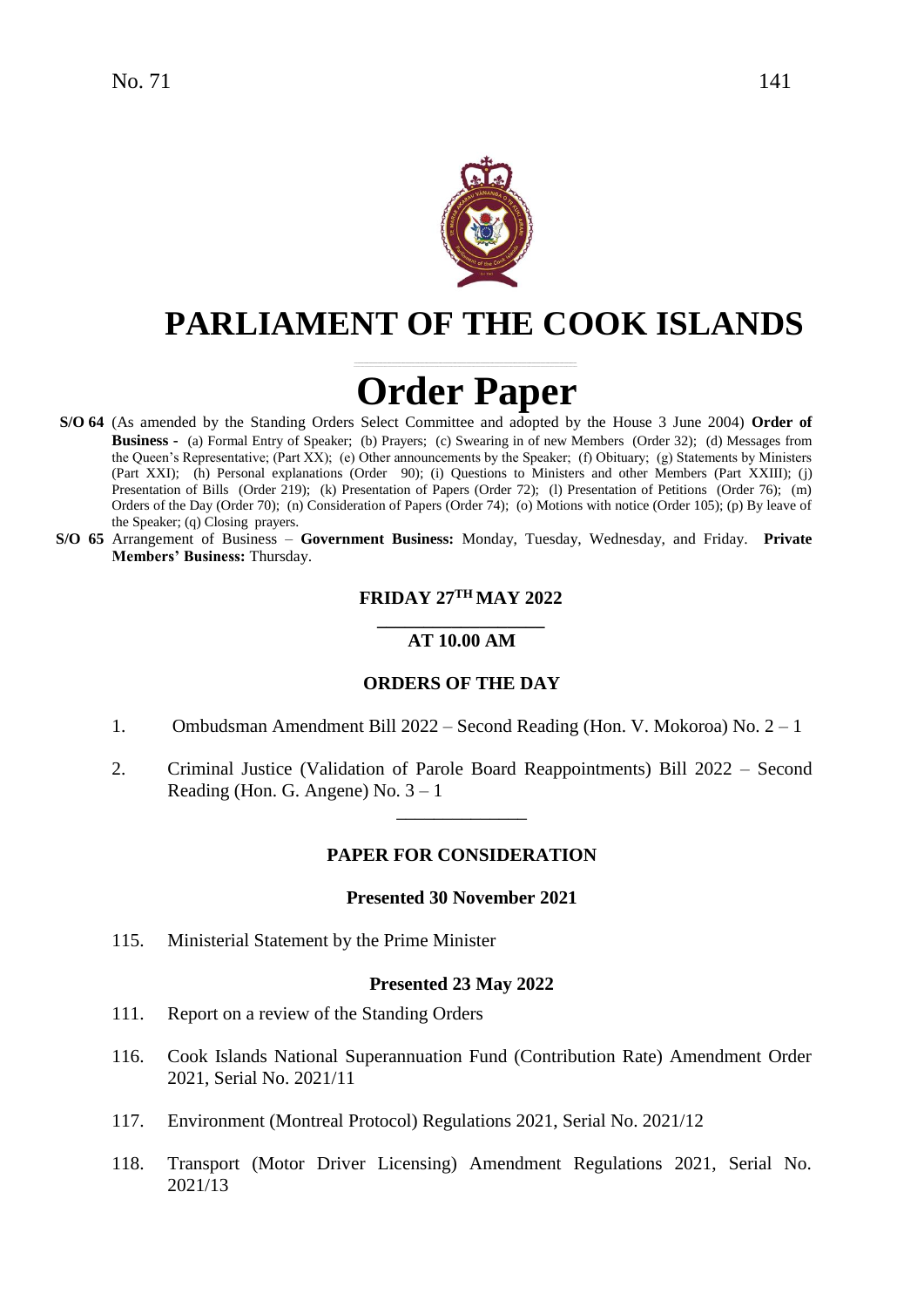- 119. COVID-19 (Public Health Measures) Regulations 2021, Serial No. 2021/14
- 120. COVID-19 (Air Border Entry Requirements) Regulations 2021, Serial No. 2021/15
- 121. Public Expenditure Review Committee (Appointment of Other Committee Members) Order 2021, Serial No. 2021/16
- 122. Justices of the Peace (Remuneration) Regulations 2021, Serial No. 2021/17
- 123. Te Mato Akamoeau Office of the Ombudsman Annual Report 2020-21
- 124. COVID-19 (Public Health Measures) Amendment Regulations 2022, Serial No. 2022/01
- 125. COVID-19 (Public Health Measures) Amendment Regulations (No. 2) 2022, Serial No. 2022/02
- 126. Ombudsman (Terms and Conditions of Appointment) Order 2022, Serial No. 2022/03
- 127. COVID-19 (Air Border Entry Requirements) Amendment Regulations 2022, Serial No. 2022/04
- 128. COVID-19 (Air Border Entry Requirements) Amendment Regulations (No. 2) 2022, Serial No. 2022/05
- 129. COVID-19 (Air Border) Regulations 2022, Serial No. 2022/06
- 130. COVID-19 (Public Health Measures) Amendment Regulations (No. 3) 2022, Serial No. 2022/07
- 131. International Relationship Property Trusts Regulations 2022, Serial No. 2022/08
- 132. Cook Islands Immigration Act Commencement Order 2022, Serial No. 2022/09
- 133. Cook Islands Immigration Regulations 2022, Serial No. 2022/10
- 134. COVID-19 (Public Health Measures) Regulations 2022, Serial No. 2022/11
- 135. COVID-19 (Border Entry Requirements) Regulations 2022, Serial No. 2022/12
- 137. PERC Report on Complaint regarding Integrity of Information produce by Revenue Management Division (RMD)
- 138. PERC Report on Complaint received regarding Revenue Management Division at Ministry of Finance
- 139. Public Account Committee Report on the Review of the Appropriation 2022-23